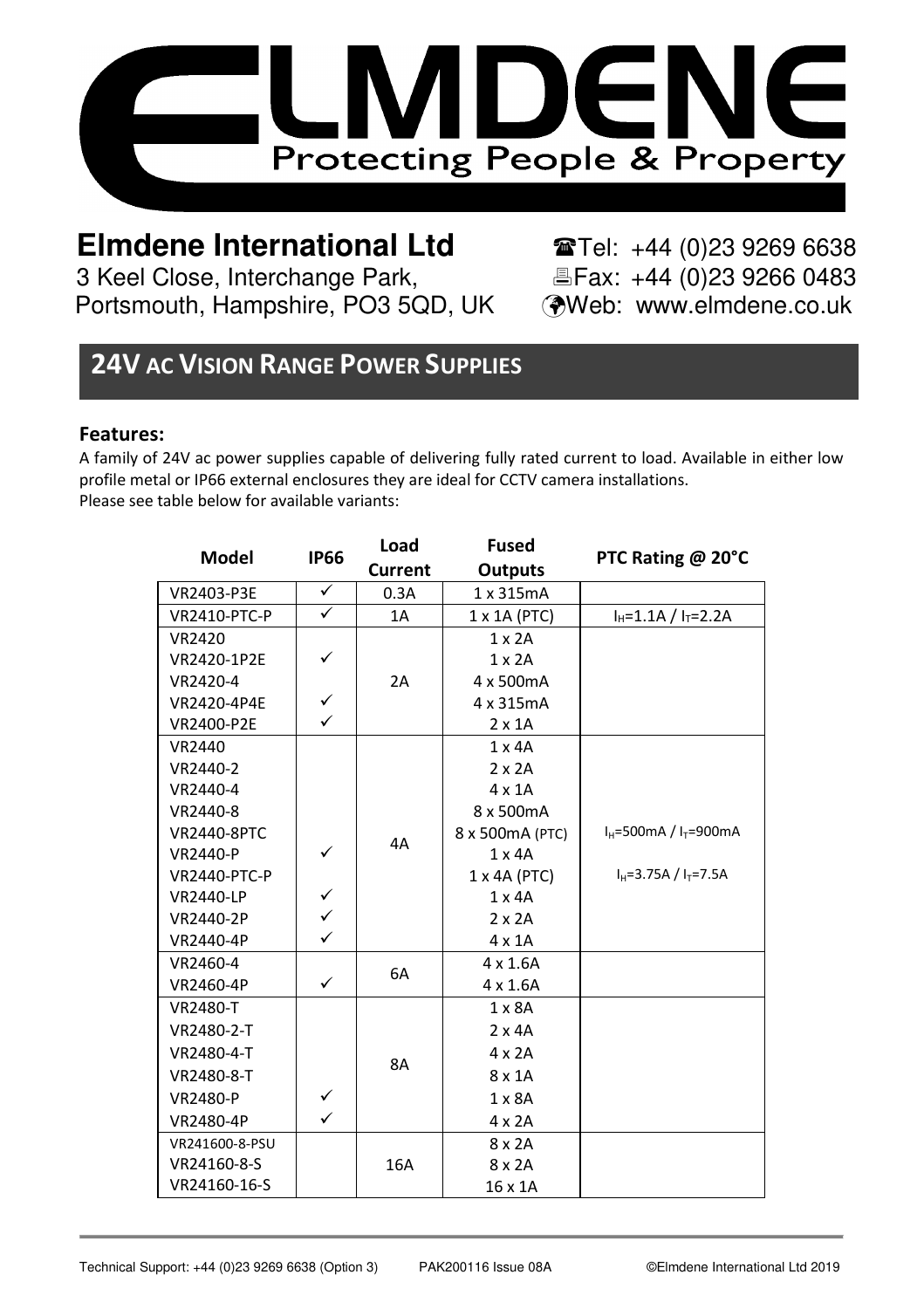

This unit is only suitable for installation as permanently connected equipment and **MUST** be fed from a mains power source having a separate (approved) disconnect device - fitted with a fuse or other overcurrent protection device rated at 3A maximum. Ensure that the disconnect device used has appropriate earth fault protection to the applicable standard.

**Only** the  $-P$ /-LP models are suitable for external installation. These enclosures are rated at IP66; make sure that the appropriate connections made to and from the enclosure are to this level to retain the required IP rating for the product.

All other models are **NOT SUITABLE** for external installation unless mounted within an IP rated enclosure..

Bushings should meet a minimum flammability specification of UL94 HB.

The PSU should be installed according to all relevant safety regulations.

- 1) Fix to wall or other support structure using screws of sufficient size and length through the mounting holes – note IP66 enclosure mounting holes may be found within the lid screw apertures.
- 2) Mains input cable must be to the applicable standard with a 3A or greater current capacity, having a minimum operating voltage of 300/500 Vac.
- 3) The low voltage output cable must be correctly sized to carry the rated load current to the devices connected to the PSU.
- 4) Mains input and low voltage output cables should be routed to use different entry/exit holes in enclosure.
- 5) To comply with current BS EN60950 safety legislation the supplied cable ties must be used to secure mains input and low voltage output wiring.

## **COMMISSIONING**

- 1) **Ensure that the mains isolator (disconnect device) is open.**
- 2) Connect the mains input wires to the fused mains terminal block**.** Observe the wiring information on the product label. Fasten wiring in place with cable tie to saddle. *Note: Equipment must be earthed.*
- 3) Connect the load connection wires to the low voltage output terminals. Fasten in place with cable tie to saddle.
- 4) Apply mains power. Verify that the load equipment is energised.
- 5) Close cover and secure using fastening screws provided.

#### **OPERATION**

This unit is intended for use by Service Personnel only - There are NO USER SERVICEABLE parts inside.

The green Mains LED will be illuminated whilst the mains supply is present. In the event of a fault condition, the red Fault LED will also be illuminated on the module (excluding 16A unboxed model).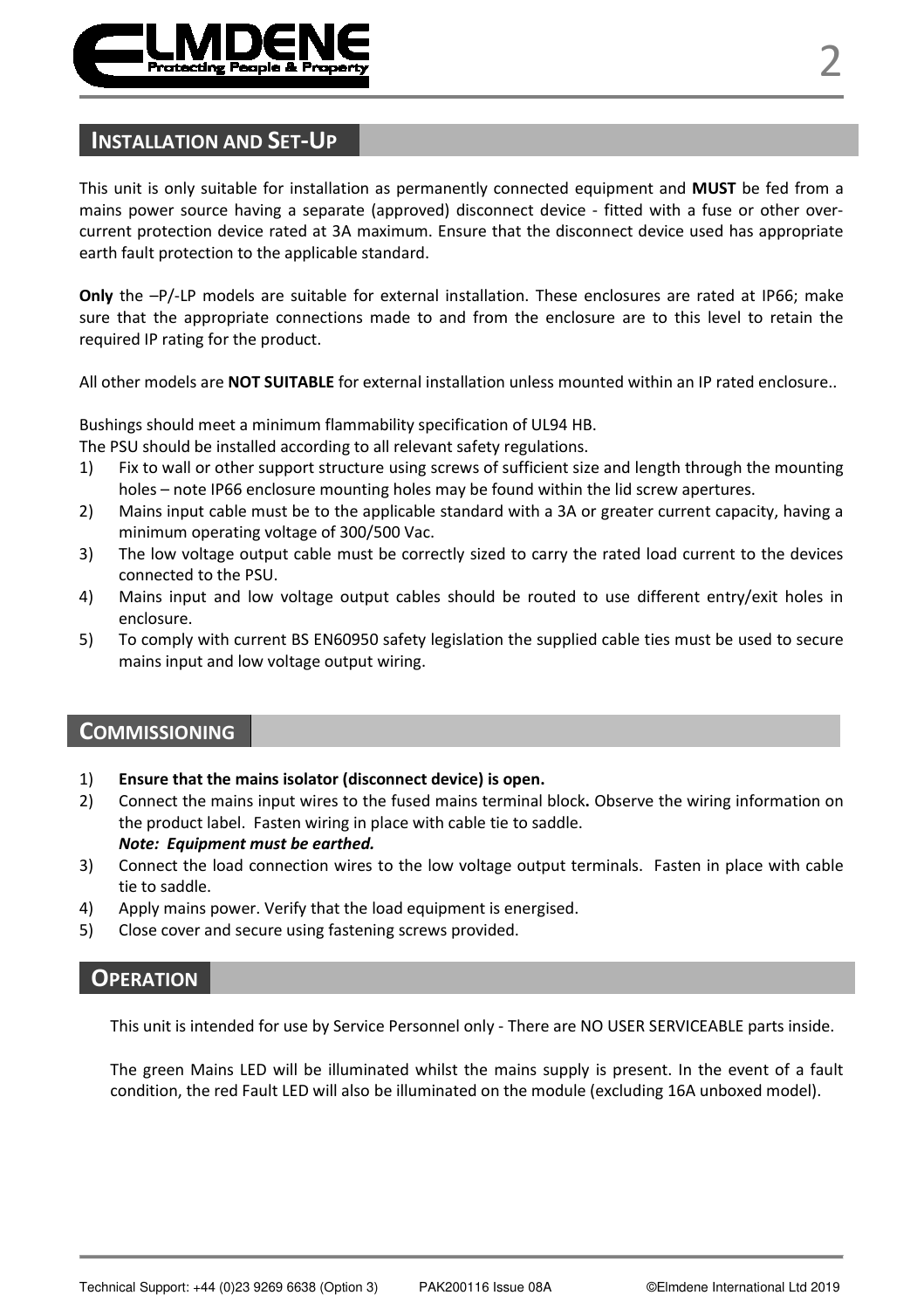

## **MAINTENANCE**

There is no regular maintenance required of this PSU.

If the output of the PSU fails the cause of the failure should be investigated e.g. short circuit load. The fault should be rectified before restoring power to the PSU. The glass fuse(s) (where fitted) may need to be replaced. Ensure the correct fuse rating and type is used.

## **DISPOSAL OF PRODUCT AT END OF LIFE**

This product falls within the scope of EU Directives 2012/19/EU Waste Electrical and Electronic Equipment (WEEE). At the end of life, the product must be separated from the domestic waste stream and disposed via an appropriate approved WEEE disposal route in accordance with all national and local regulations.

*For more information see: www.recyclethis.info*

## **SPECIFICATION**

| Input                  |                                                              |  |  |  |  |
|------------------------|--------------------------------------------------------------|--|--|--|--|
| Voltage                | 230V ac nominal (+10% / -15%)                                |  |  |  |  |
| Frequency              | 50Hz                                                         |  |  |  |  |
| Fuse                   | 2A (3.15 for 16A versions) - 20mm 230V HRC Type              |  |  |  |  |
| Output                 |                                                              |  |  |  |  |
| <b>Nominal Voltage</b> | 24V ac (@ 230V ac input)                                     |  |  |  |  |
| Voltage Range          | 23V ac to 28V ac (on full load to off load $\omega$ 230V ac) |  |  |  |  |
| Output Fuse(s)         | 230V ac 20mm Glass type - 'F' rated or PTC (-PTC Models)     |  |  |  |  |
| Physical               |                                                              |  |  |  |  |
| Environment            | 0 to 40°C @ up to 75% RH                                     |  |  |  |  |
|                        | IP66 for the external enclosures (-P Models)                 |  |  |  |  |